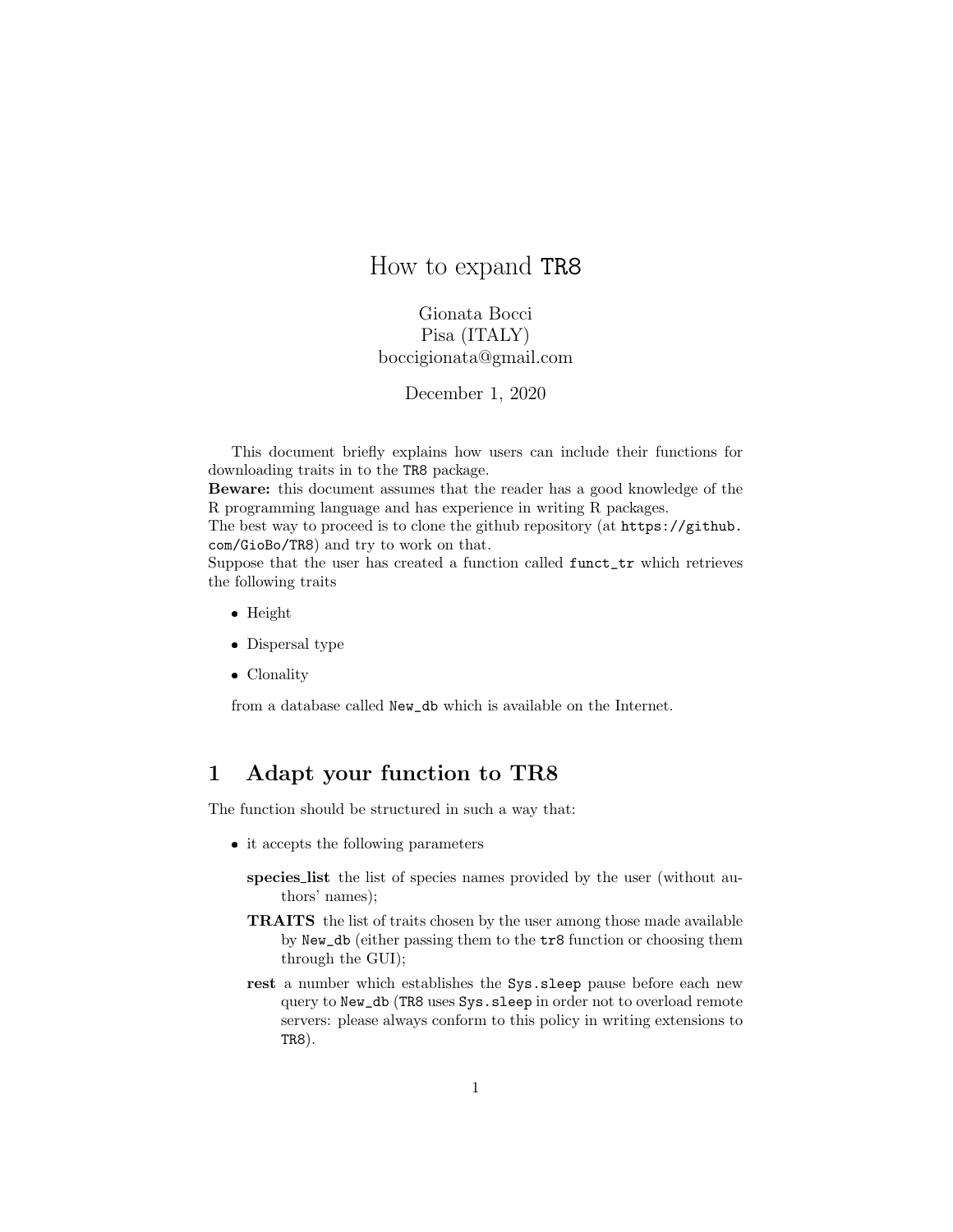within the function an object of class results is created (the definition of this S4 class is defined inside TR8)

> res<-new("results")

 if TRAIT is NULL, then res@results should be set to NULL (it means that these traits were not required by the user)

> res@results<-NULL

- **OR**, if TRAIT is not NULL then the selected traits for the requested species should be retrieved from New\_db and a dataframe species\*trait is created (let's call it datatraits); NA must be used for data which are not available (thus a plant species which is not present in New\_db should have all NAs in such a dataframe)
- the dataframe species\*traits is included in the @result slot of the object

```
> res@results<-datatraits
```
- a string representing the correct bibliographic citation is put in the slot @bibliography
	- > res@bibliography<-"Di Sarli, C. and Troilo, A., 2014.
	- + TRAITS: A new web traitbase for the flora of Argentina.
	- + http://www.pichuco.edu"
- funct\_tr returns the whole object
	- > return(res)

# 2 Adjust tr8() function

Then a call to funct\_tr should be put in TR8/R/tr8.R inside the tr8() definition (eg. after the call to it\_flowering) and its results saved into an object:

```
> it_flowering<-get_italian_flowering(species_list,
                            + TRAITS=traits_list$Pignatti,rest=rest)
> my_exp<-funct_tr(species_list,TRAITS=traits_list$New_db,rest=rest)
```
please note that the variables passed as parameters are created within the tr8 function, thus the call to funct\_tr should be just like it has been shown here (do not change names).

Then the my\_exp name should be added to those already existing in in the following cycle (toward the end of tr8()):